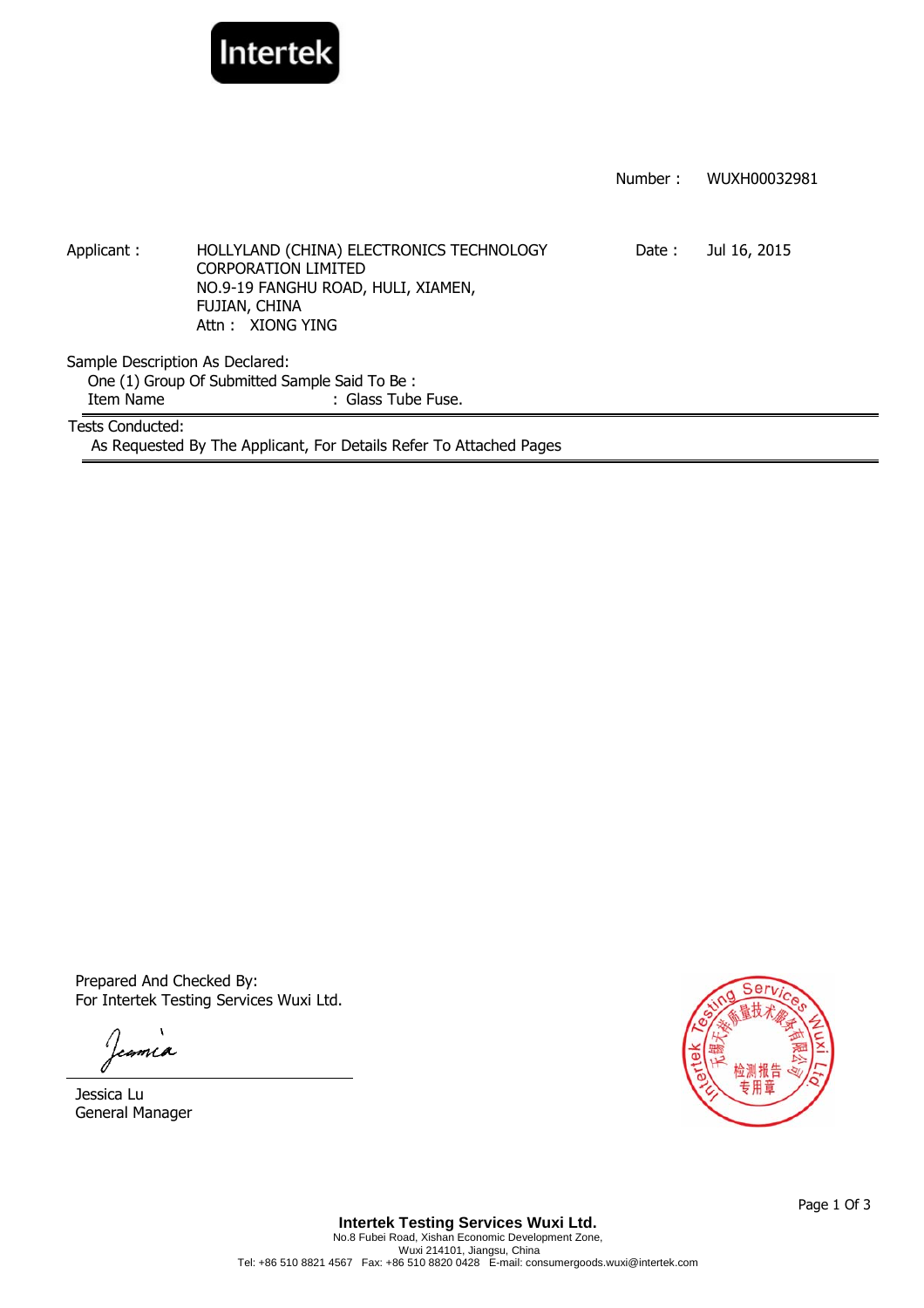



Tests Conducted (As Requested By The Applicant)

Interte

1 SVHC Testing

By a combination of X-Ray Fluorescence Spectroscopy, Inductively Coupled Argon Plasma Spectrometry, Gas Chromatography – Mass Spectrometry, Liquid Chromatography - Mass Spectrometry, UV-VIS Spectrophotometer, Ion Chromatography, Gas Chromatography - Electron Capture Detector, Headspace Gas Chromatography - Mass Spectrometry and High-Performance Liquid Chromatography.

The Thirteenth List (2 SVHC Release in June, 2015)

| <b>Chemical Substance</b>                                                                                                                                                                                                                               | CAS No.                | Results $\%$ (w/w) |
|---------------------------------------------------------------------------------------------------------------------------------------------------------------------------------------------------------------------------------------------------------|------------------------|--------------------|
| 1,2-Benzenedicarboxylic acid, di-C6-10-alkyl<br>esters; 1,2-benzenedicarboxylic acid, mixed decyl<br>and hexyl and octyl diesters with $\geq 0.3\%$ of<br>dihexyl phthalate (EC No. 201-559-5)                                                          | 68515-51-5; 68648-93-1 | ND.                |
| 5-Sec-butyl-2-(2,4-dimethylcyclohex-3-en-1-yl)-5-<br>methyl-1,3-dioxane $[1]$ ,<br>5-Sec-butyl-2-(4,6-dimethylcyclohex-3-en-1-yl)-5-<br>methyl-1,3-dioxane [2]<br>[covering any of the individual isomers of [1] and<br>[2] or any combination thereof] |                        | <b>ND</b>          |

Reporting Limit=0.020% (Raw Material) SVHC = Substance Of Very High Concern ND = Not Detected (The Result Is Less Than The Reporting Limit) Reporting Limit = Quantitation Limit Of Analyte In Sample ∆ = Determination Was Based On Elemental Analysis. The Content Was Calculated Based On Assumption Of Worst-Case.

Date Sample Received: Jul 13, 2015 Testing Period: Jul 13, 2015 To Jul 16, 2015